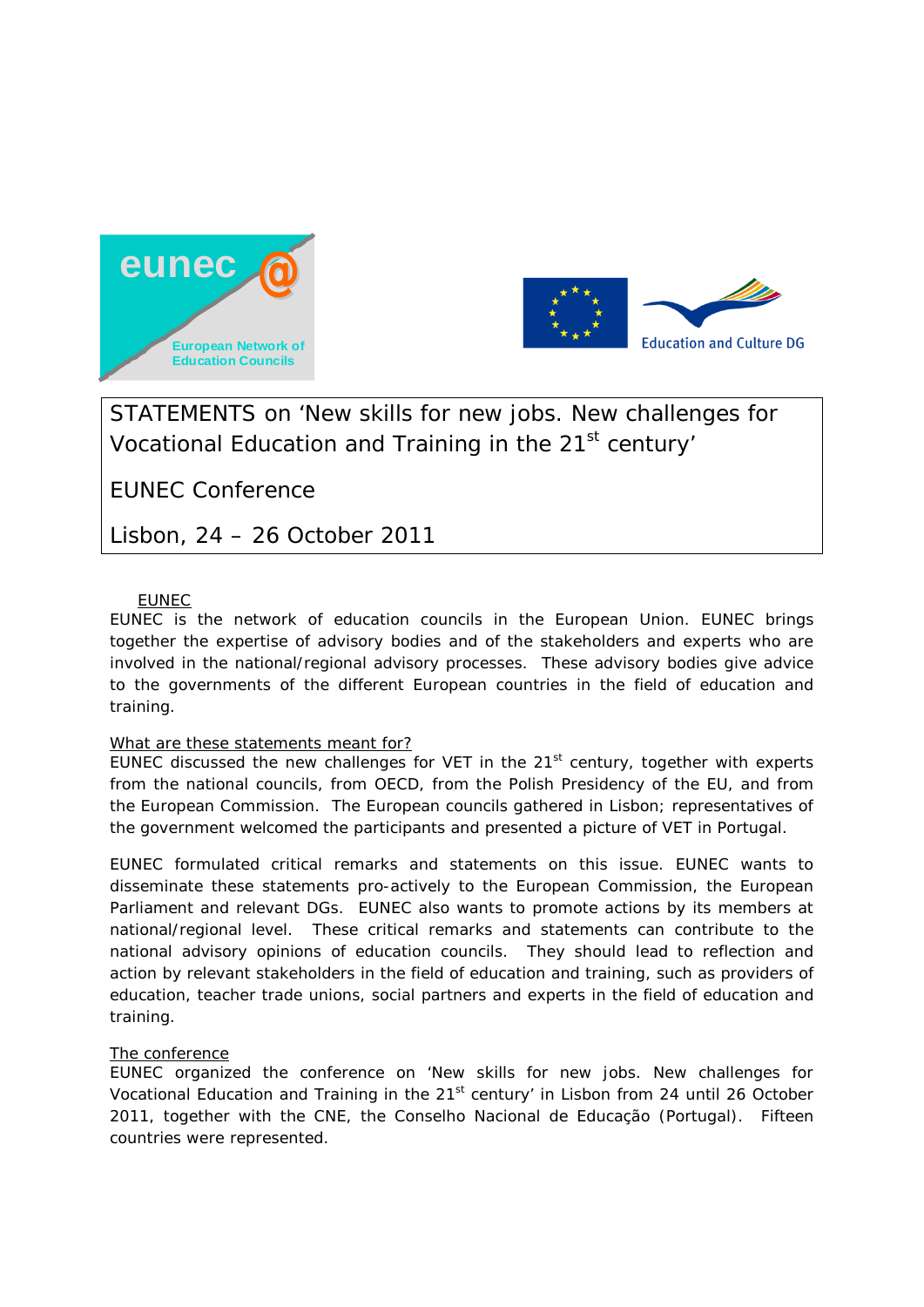#### *FOCUS AND STRUCTURE OF THE STATEMENTS*

EUNEC shares the analysis made in the reference frameworks of the Union and welcomes the actions proposed in the flagship initiative "New Skills for New jobs". EUNEC wants to highlight developments over recent years that need to be better integrated into European initiatives.

These statements deal with the context for reform in VET, the policy measures to be taken into account and the critical conditions to realize the further development of VETsystems.

## *I Challenges and context*

#### *a. VET in the midst of social turbulence*

Today, VET faces very encompassing and deep rooted structural changes in the economic and political environment. These changes in context have not yet been taken into account in the discussions at EU-level on the renewal of VET.

We witness rapid and unpredictable:

- changes in the labour market, with uncertainty and unpredictability growing. This makes identifying the skills needs for the future very difficult. When working on qualifications, education and training needs to have a dual focus: developing actual and new skills for existing jobs as well as new skills for new jobs. In order to be responsive to the actual and future needs of industry, it is imperative that there is good cooperation between the world of education and the world of work. Bridges will have to be built. We need good interfaces between the labour market and the education system.
- developments in qualification levels. Although there seems to be a drift towards more and higher qualifications, there will also be the need for medium and even lower level qualifications.
- changes in the budgetary environment for education and training. A lot of education systems have to deal with financial austerity and the ensuing cutbacks.

# *b. VET from an educational and pedagogical perspective*

There is a long existing tension between the vocational and the more general or academic strand in education. Often, students and their parents make choices in favour of the academic strand, and this has to do with the poor image of VET in a lot of member states. Very often, only those pupils who fail in the academic strand, go to VET. The fact that many teachers consider teaching in VET to be a second choice makes the perception of VET even more negative.

EUNEC thinks that if VET is to be viewed as a valuable learning pathway in itself, there needs to be a focus on improving its attractiveness and social acceptance.

VET is a pathway set up for pupils who choose this route for the pleasure of learning by doing, driven by the ambition to become competent artisans or technicians. Raising the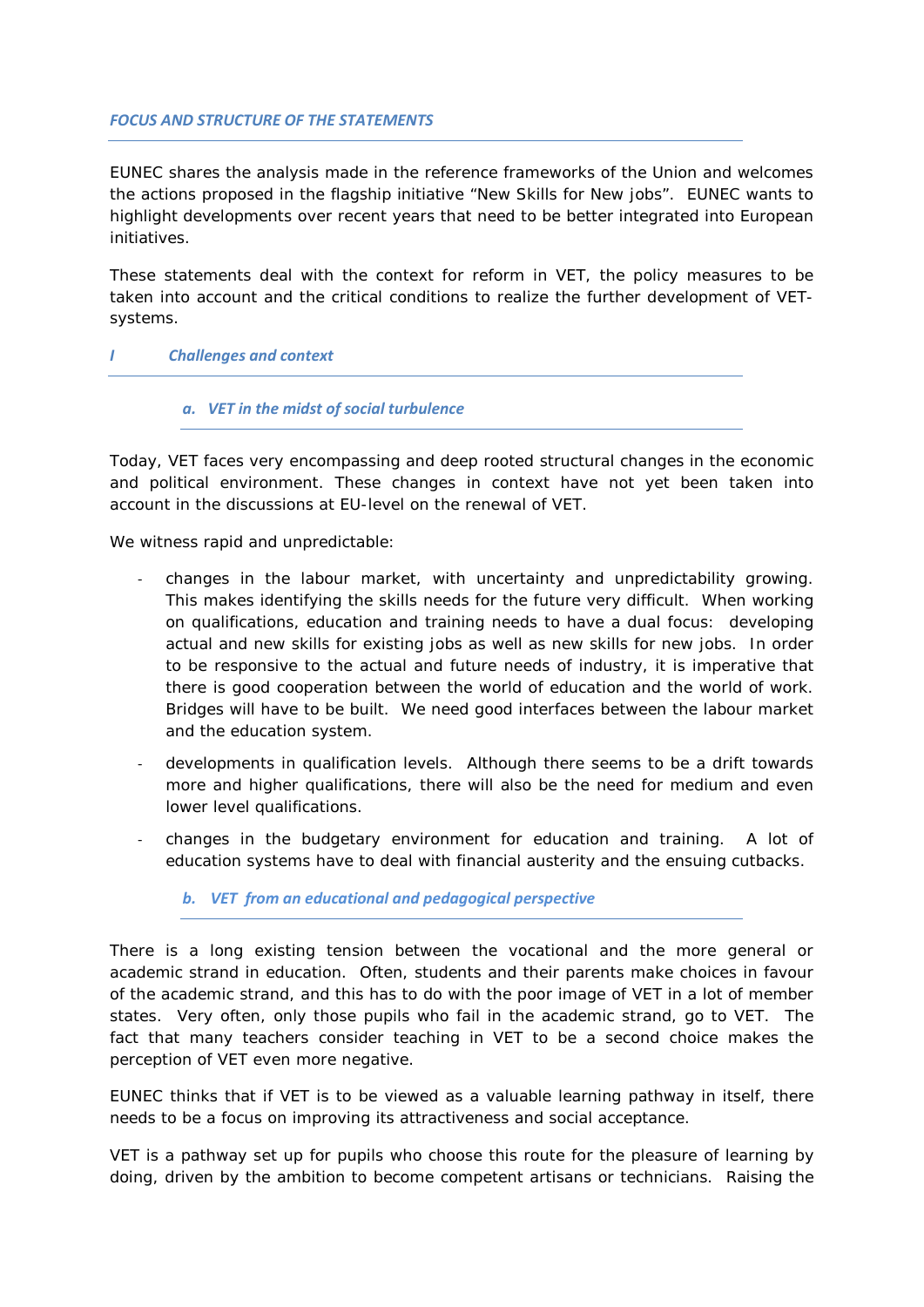wellbeing of learners, strengthening self-confidence and offering a positive developmental trajectory are as important for the renewal of VET as the preparation of appropriately skilled youngsters and adults for the labour market.

Educational benchmarks reflect societal regard for different types of education. In these educational benchmarks, appreciation for the VET pathway should be more apparent. An indicator for employability might help.

## *II. Policy measures*

# *a. What are the skills and competences for tomorrow?*

The European Commission documents express a strong belief in the accurate and early identification of labour market skills and competences. EUNEC does not question the value of identifying and articulating these skills.

But if we consider all different areas of competences needed, we see that they are all inter-related: "Key competences", "soft skills", "learning competences", "life skills" and "career management skills" are prerequisites for the further development of each individual. They offer pupils a broad basis to deal with the unpredictability of the labour market, with further lifelong learning and with wider changes in society. The development of these skills and competences are necessary for new and actual jobs; they are applicable in different life situations and over a long period.

## *b. VET as a positive choice*

Raising the sense of purpose is very important. What students learn in VET has to have a clear sense of purpose, for the students, for the parents, for the teachers, and for the labour market. Students have to be aware of the fact that what they learn is important and relevant. They should become self-confident learners, believing in their ability to perform and to be successful. If students have a clear understanding that what they can learn in VET will help them to succeed in the labour market, and in life, they might choose VET as a positive option.

Motivation and passion are essential for a successful VET learning path. VET should no longer be presented as a deficit model, but should provide a competence-building learning environment and a positive career option, offering good opportunities for personal development and integration into the labour market. Students need to find positive role models in their family, in the group of professionals they are in touch with and in their peer group. They need personalities of whom they say: that's what I want to become.

The perspective of the student in VET has to be taken more on board. School as an affirming social experience can enhance the wellbeing and motivation of the students; those who are not happy at school may not make positive choices.

In order to realize this shift towards VET as a positive choice, we can rely on examples of good practice in different Member States. Mainstreaming VET subjects in general education can be one way to enhance its prestige.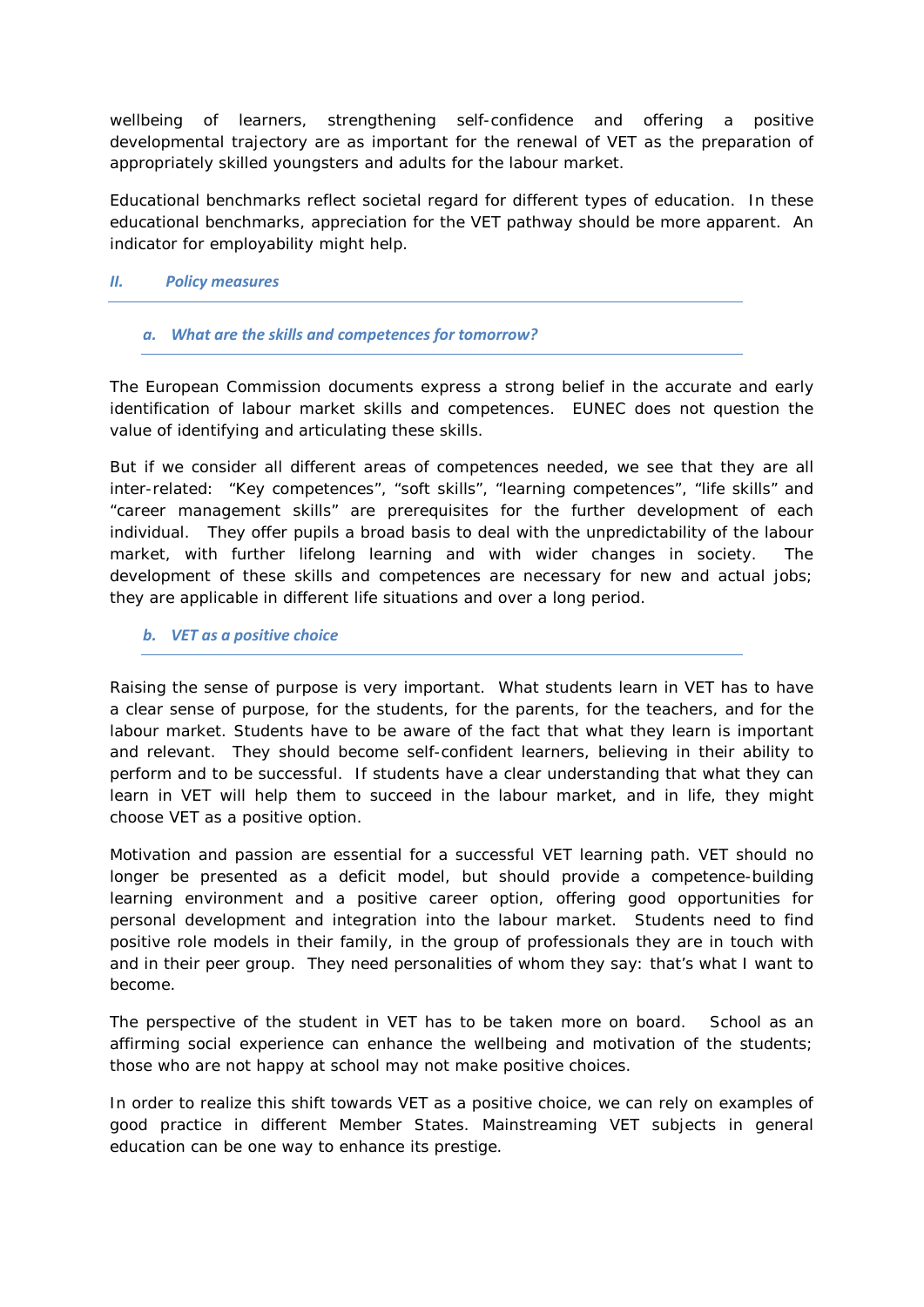EUNEC wants to consider the construction of a more mixed educational pathway: integrating general, qualification oriented education with a learning competences based pathway. In most countries students have to choose between VET or academic learning pathways; they should be encouraged and enabled to experience both realities.

EUNEC wants to develop more flexible strands in the bridging zone between education, work and socio-cultural development. Certainly for early school leavers these alternative strands offer new opportunities.

# *c. Strengthening VET from a lifelong and inclusive perspective*

VET is part of Lifelong Learning, from cradle to grave.

The new VET should start in preprimary education and lead the pupil through coherent lifelong learning pathways. This necessitates the introduction of practical and technical competences in the curricula of primary education.

If VET students are to become motivated learners, it is important for them to pursue a set of achievable goals based on zones of proximal development (ZPD - Vygotsky<sup>[1](#page-3-0)</sup>). This approach would ensure that students take pride in their achievements, and step up to the next level, with even more motivation.

If we want VET learners to be confident, VET will have to offer pathways to ensure students are enabled to step up from one qualification level to the next.

Unquestionably, education systems should strengthen the synergy and permeability between professional and general education, compulsory education and VET, education and workplace based learning, education and other learning environments. Permeability has to be a leading principle; mutual trust between sectors and social partners is necessary.

This progressive learning model would also help to avoid dead ends.

## *d. Guidance and counseling*

We refer to the EUNEC statements on 'Guidance', Budapest, [2](#page-3-1)009<sup>2</sup>.

## *III. Conditions*

*a. Teachers matter!*

Teachers are a critical factor in the success of VET.

Good teachers in VET need a balanced set of purely technical competences and pedagogic competences. In school teams, there is need for mutual respect between teachers coming from a general education background and teachers coming from a technical background. Both are equally valid and complement each other.

<span id="page-3-0"></span> <sup>1</sup> L.S. Vygotsky: *Mind in Society: Development of Higher Psychological Processes*

<span id="page-3-1"></span><sup>&</sup>lt;sup>2</sup> Statements on 'Guidance through transition moments in the learning pathway' [\(www.eunec.eu\)](http://www.eunec.eu/)